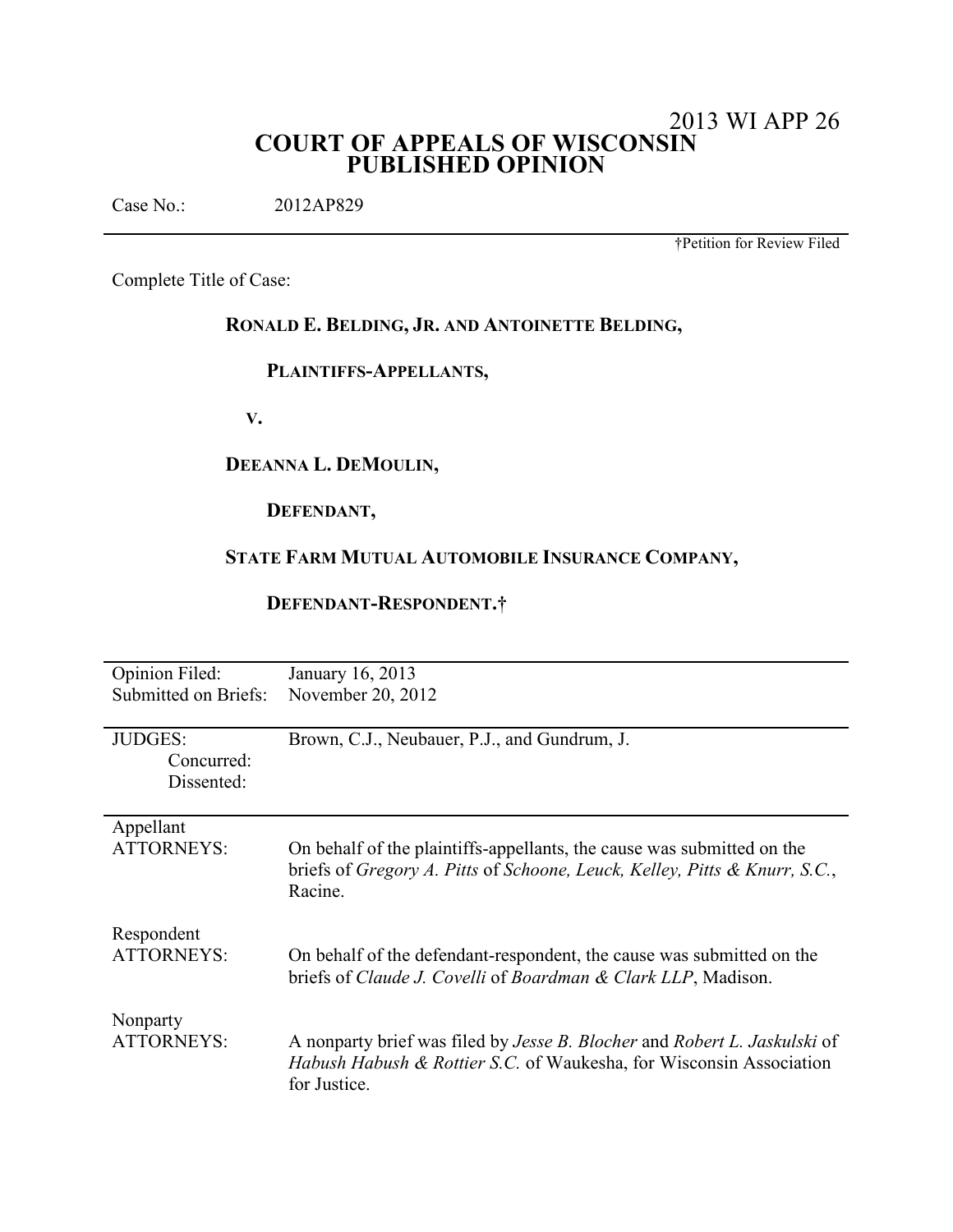# **2013 WI App 26**

## **COURT OF APPEALS DECISION DATED AND FILED**

#### **January 16, 2013**

**Diane M. Fremgen Clerk of Court of Appeals** 

#### **NOTICE**

 **This opinion is subject to further editing. If published, the official version will appear in the bound volume of the Official Reports.** 

**A party may file with the Supreme Court a petition to review an adverse decision by the Court of Appeals.** *See* **WIS. STAT. § 808.10 and RULE 809.62.** 

**Appeal No. 2012AP829 Cir. Ct. No. 2011CV311**

#### **STATE OF WISCONSIN IN COURT OF APPEALS**

**RONALD E. BELDING, JR. AND ANTOINETTE BELDING,** 

 **PLAINTIFFS-APPELLANTS,** 

 **V.** 

**DEEANNA L. DEMOULIN,** 

 **DEFENDANT,** 

**STATE FARM MUTUAL AUTOMOBILE INSURANCE COMPANY,** 

 **DEFENDANT-RESPONDENT.** 

 APPEAL from a judgment of the circuit court for Kenosha County: S. MICHAEL WILK, Judge. *Reversed and cause remanded*.

Before Brown, C.J., Neubauer, P.J., and Gundrum, J.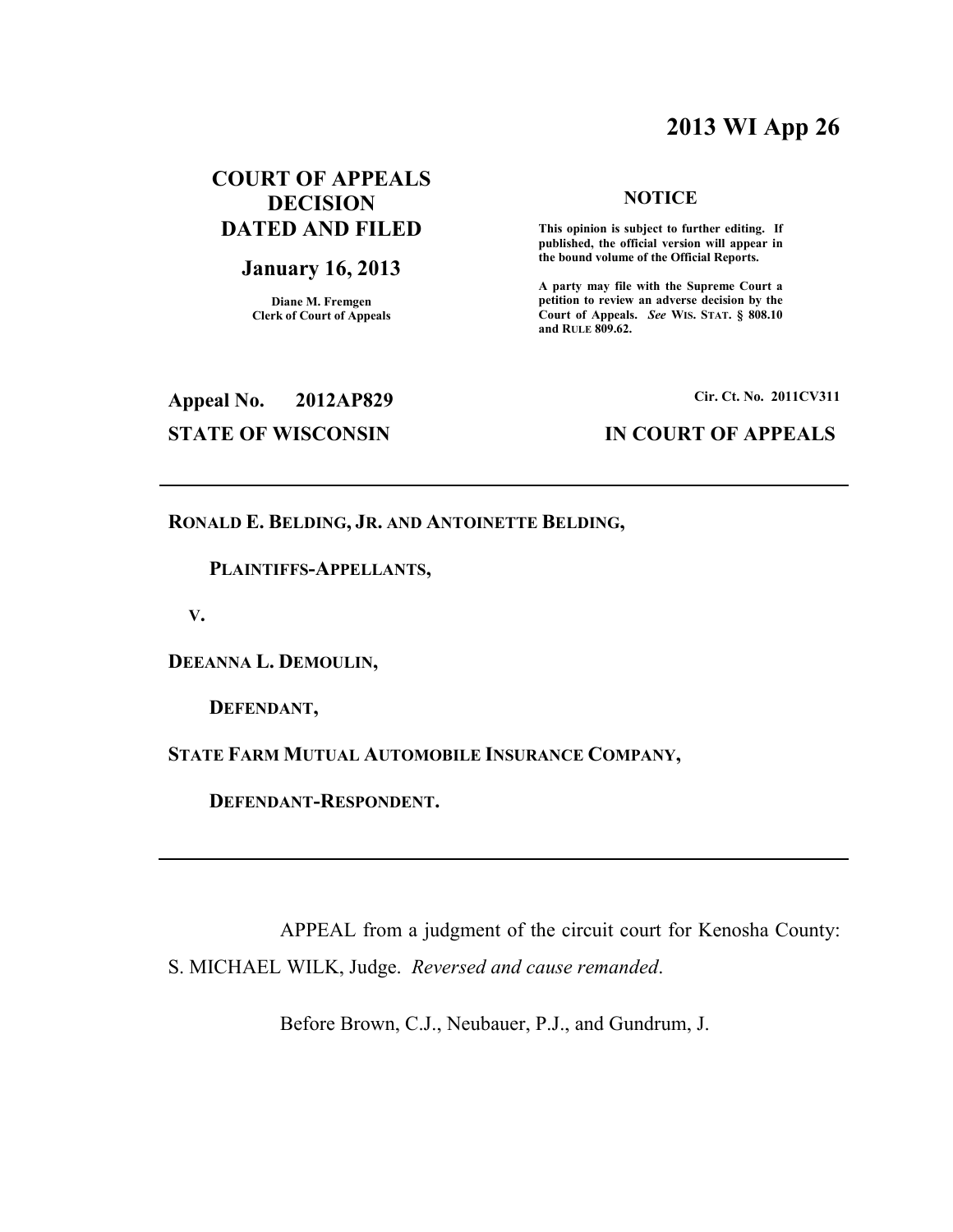¶1 NEUBAUER, P.J. This insurance coverage dispute requires us to determine whether auto insurance policies could prohibit "stacking"—i.e., adding together—coverage limits for uninsured motorist ("UM") coverage under multiple policies owned by the same insured, during a two-year period when both WIS. STAT. §§ 632.32(5)(j)  $(2009-10)^1$  (authorizing certain "drive other car" exclusions) and 632.32(6)(d) (prohibiting antistacking provisions in UM coverage) were in force. We conclude that under those provisions, "drive other car" exclusions could not prevent stacking of UM coverage limits for up to three vehicles owned by the same insured. We reverse and remand.

#### **BACKGROUND**

¶2 The material undisputed facts are as follows. In fall 2009, the plaintiffs, Ronald E. and Antoinette Belding, renewed their car insurance policies with State Farm Mutual Automobile Insurance Company. Each policy insured one of the Beldings' vehicles, a Ford Ranger and a Mercury Villager, against liability for accidents occurring in the six months following renewal. Each policy premium included a separate amount for UM coverage. The basic UM insuring agreement in each policy was as follows:

> *We* will pay compensatory damages for *bodily injury* an *insured* is legally entitled to recover from the owner or driver of an *uninsured motor vehicle.* The *bodily injury*  must be:

1. sustained by an *insured*; and

-

2. caused by an accident that involves … an *uninsured motor vehicle* ….

 $1$  All references to the Wisconsin Statutes are to the 2009-10 version unless otherwise noted.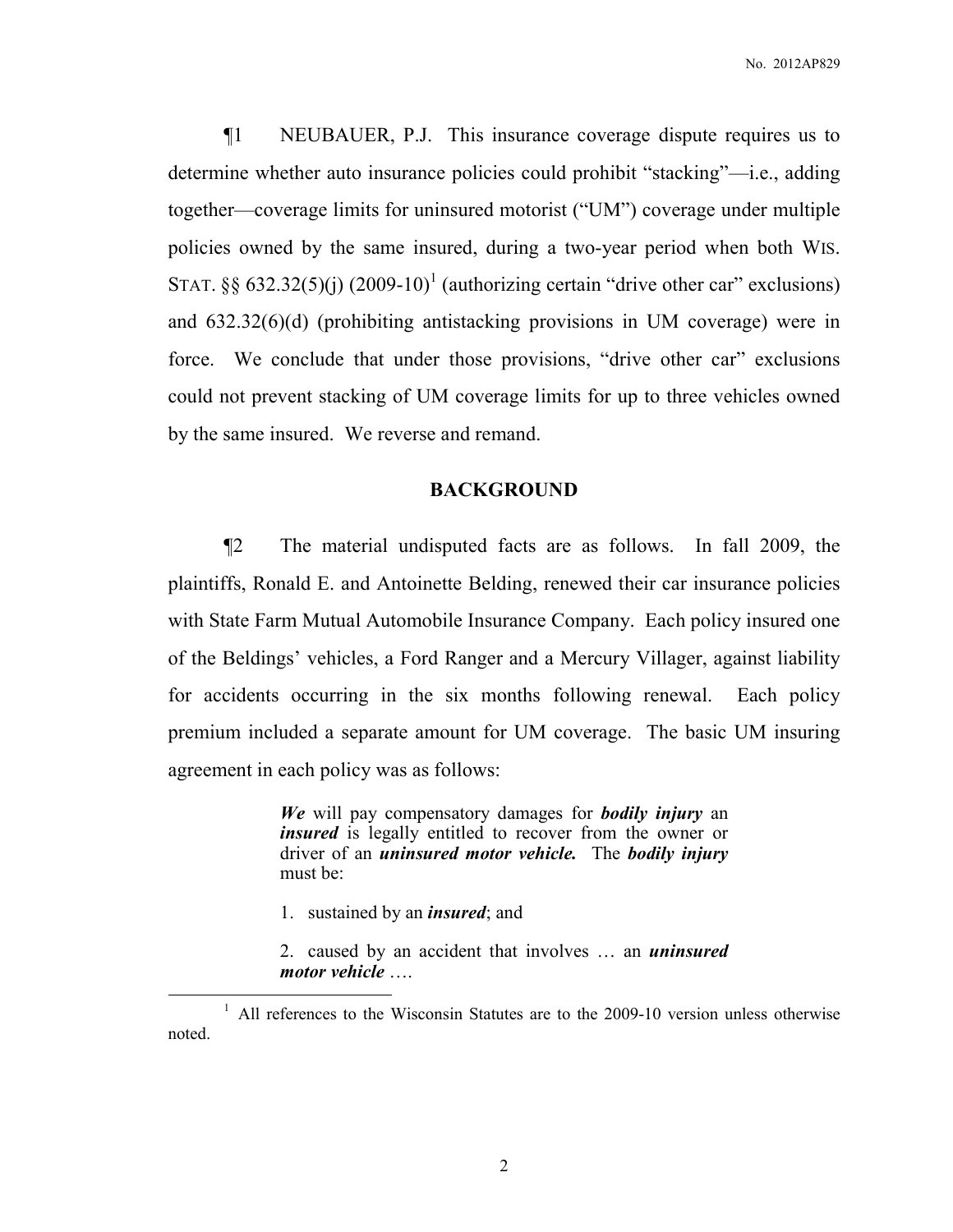However, various exclusions and limitations applied to UM coverage in both policies, as discussed in more detail below.

¶3 The present dispute between the Beldings and State Farm concerns UM coverage for an accident that happened in January 2010. Ronald Belding was driving the Ford Ranger in Kenosha when he was struck by an uninsured vehicle driven by a drunk driver<sup>2</sup> and suffered serious, permanent bodily injuries. Under the Ranger policy, State Farm paid out \$100,000, the per-person limit for UM coverage. The Beldings, having suffered more than \$100,000 in losses, invoked the UM coverage under the Villager policy, seeking to stack it with the Ranger policy coverage.

¶4 State Farm denied coverage under the Villager policy per its UM "drive other car" exclusion, which states there is no coverage

> FOR AN *INSURED* WHO SUSTAINS *BODILY INJURY* RESULTING FROM THE USE OF A MOTOR VEHICLE *OWNED BY YOU* OR ANY *RESIDENT RELATIVE* IF IT IS NOT *YOUR CAR*, A *NEWLY ACQUIRED CAR*, OR A *TEMPORARY SUBSTITUTE CAR*….

**"INSURED"** means the named insured and his or her resident spouse, resident relatives or any other person occupying the insured's car. "**YOUR CAR**" means the vehicle listed on the declarations page of the policy. The Beldings argued that the "drive other car" exclusion was invalidated by the following statute, effective November 1, 2009:

 $\overline{a}$ 

 $2$  The defendant driver, Deanna L. DeMoulin, has offered no argument in this action or on appeal. State Farm's cross-claim against DeMoulin was dismissed, but the Beldings' claim against DeMoulin survived the judgment from which the Beldings have taken this appeal.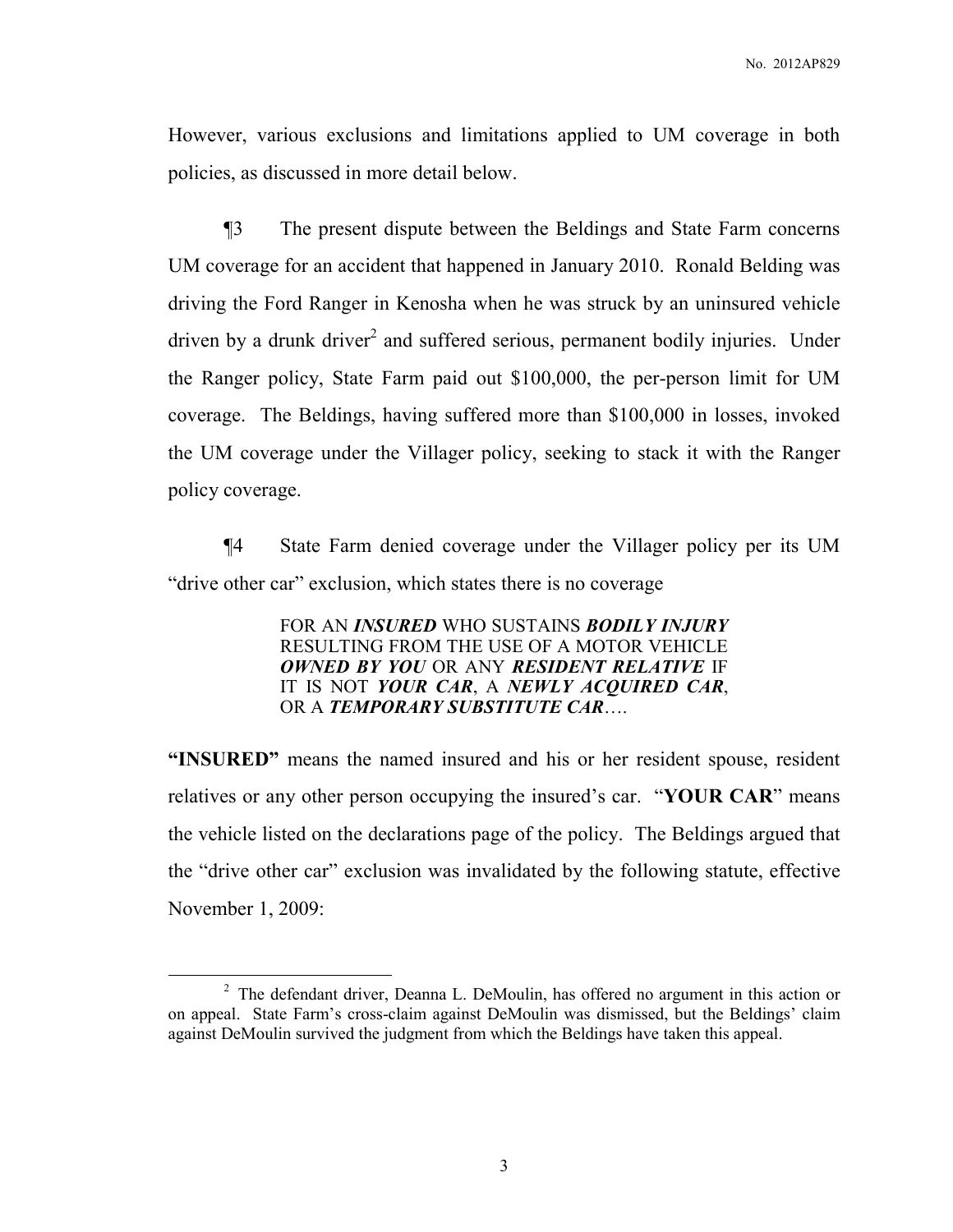*No policy may provide that*, regardless of the number of policies involved, vehicles involved, persons covered, claims made, vehicles or premiums shown on the policy, or premiums paid, *the limits for any uninsured motorist coverage … under the policy may not be added to the limits for similar coverage* applying to other motor vehicles to determine the limit of insurance coverage available for bodily injury … suffered by a person in any one accident, *except that a policy may limit the number of motor vehicles for which the limits of coverage may be added to 3 vehicles*.

WIS. STAT. § 632.32(6)(d) (emphasis added). State Farm responded that nonetheless the "drive other car" exclusion was expressly validated by retention of  $\S$  632.32(5)(j) in the final enactment of the 2009 legislation.

¶5 The circuit court granted summary judgment to State Farm having determined that no UM coverage existed under the Villager policy based on the "drive other car" exclusion. The Beldings appeal.

#### **DISCUSSION**

¶6 This case requires us to review a circuit court's grant of summary judgment pursuant to an insurance contract and relevant statutes. A circuit court is to grant summary judgment if the record makes clear "that there is no genuine issue as to any material fact and that the moving party is entitled to a judgment as a matter of law." WIS. STAT. § 802.08(2); *Teschendorf v. State Farm Ins. Cos.*, 2006 WI 89, ¶9, 293 Wis. 2d 123, 717 N.W.2d 258. Here, the facts are undisputed. The interpretation of statutes is subject to our de novo review. **Teschendorf**, 293 Wis. 2d 123, 19. In statutory interpretation, the language itself is the first and best source for understanding a provision. *Hubbard v. Messer*, 2003 WI 145, ¶¶9-10, 267 Wis. 2d 92, 673 N.W.2d 676. Statutory provisions also cannot be read in isolation but must "be looked at so as not to render any portion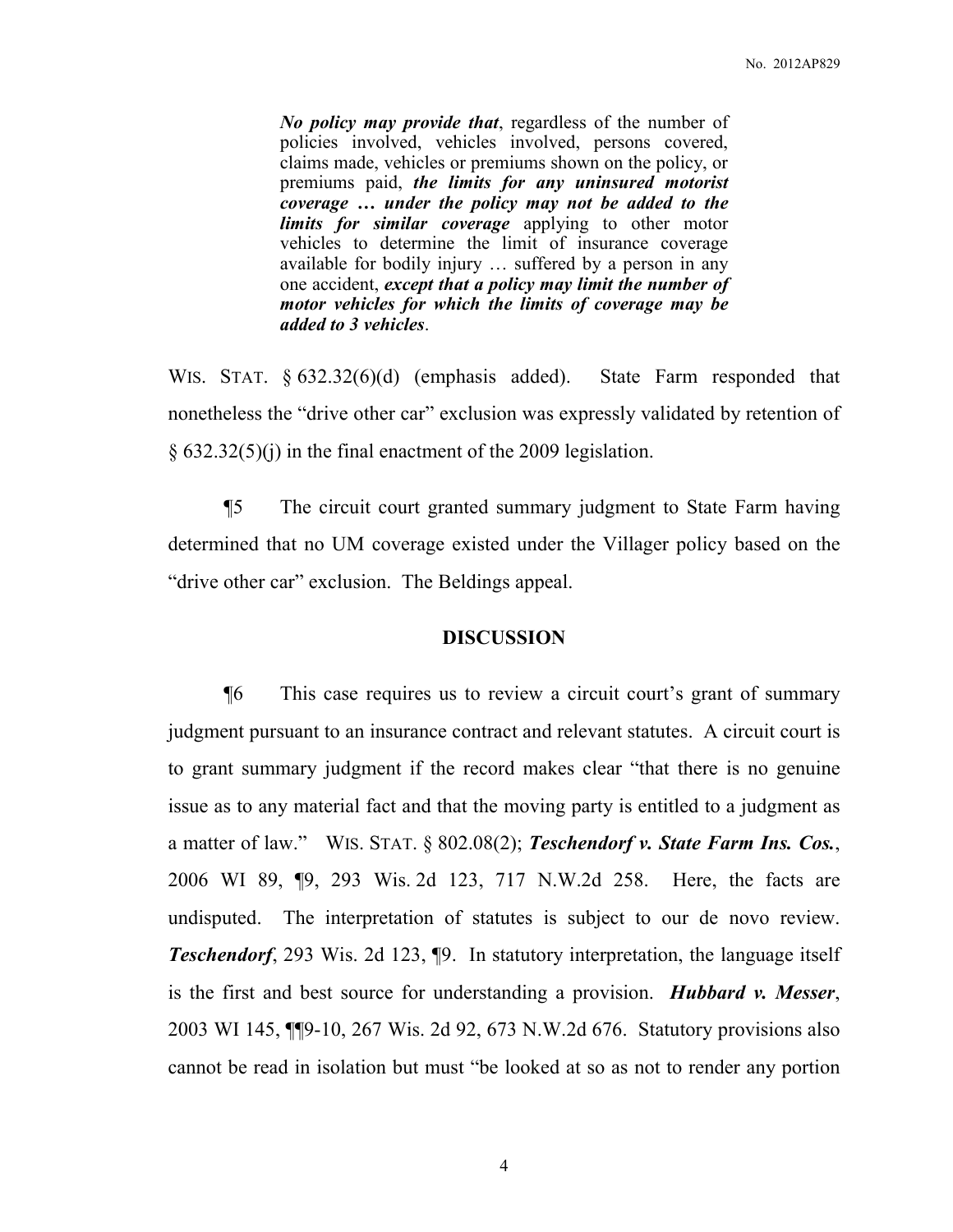of the statute superfluous…. [and so as] to avoid an unreasonable or absurd interpretation." *Id.*, ¶9.

¶7 The ability to stack UM coverage has been the frequent subject of legislation and litigation in Wisconsin since the mid-1960s, and a brief summary of that history is necessary here. UM insurance protects drivers against the possibility that a driver who has no liability insurance will cause damages that he or she cannot pay for. *See Blazekovic v. City of Milwaukee*, 2000 WI 41, ¶11, 234 Wis. 2d 587, 610 N.W.2d 467. Because some insureds own multiple vehicles and purchase separate UM coverages when they insure each one, issues have arisen as to whether insureds may invoke multiple UM coverages for a single accident.

¶8 To prevent such cumulating of coverage limits, insurers developed "antistacking" provisions, which provide that such UM coverage limits cannot be added together. Early on, some insureds tried to challenge those antistacking clauses as against public policy, but Wisconsin courts rejected such challenges and upheld UM antistacking provisions until the late 1970s. *See Nelson v. Employers Mut. Cas. Co.*, 63 Wis. 2d 558, 563 & nn.2-4, 217 N.W.2d 670 (1974), *superseded by statute as stated in Nicholson v. Home Ins. Cos.*, 137 Wis. 2d 581, 597-98, 405 N.W.2d. 327 (1987).In the 1980s the situation changed because of 1975 and 1979 legislation that prohibited many kinds of antistacking clauses. 1975 Wis. Laws, ch. 375, subch. III and 1979 Wis. Laws, ch. 102, §171; *see also*, WIS. STAT. § 631.43 (providing, with certain exceptions, "no 'other insurance' provisions of the policy may reduce the aggregate protection of the insured" below the amount of the total loss or the amount of the aggregated limits of all applicable provisions); *Nicholson*, 137 Wis. 2d at 596-98, *superseded by statute as stated in* **Teschendorf**, 293 Wis. 2d 123, ¶49. Per these legislative mandates, Wisconsin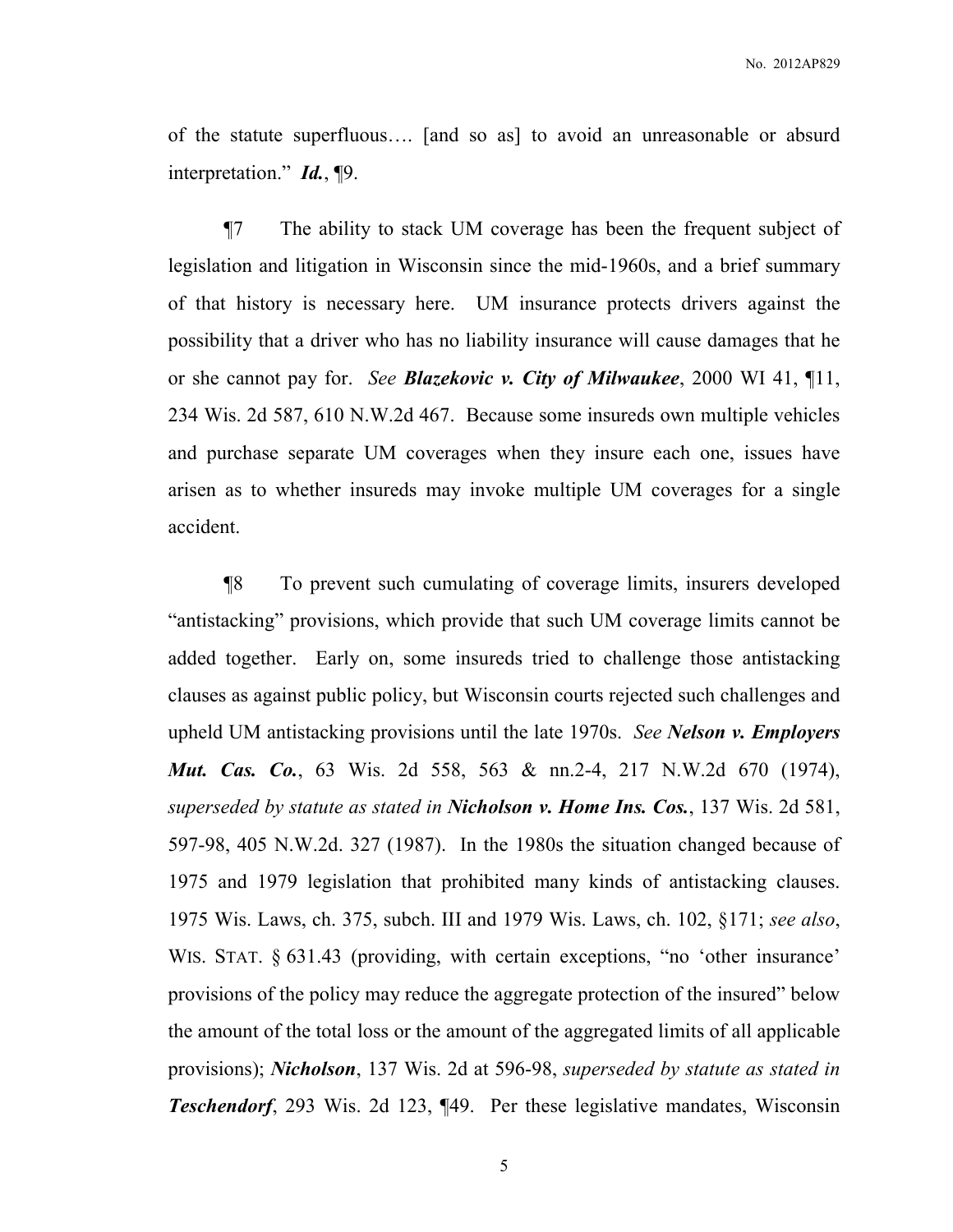courts prohibited almost all clauses that sought to prevent the stacking of UM coverage. *See Blazekovic*, 234 Wis. 2d 587, ¶19 ("Prior to 1995, a long line of cases held invalid [UM] exclusions that served to prohibit the stacking of claims.").

¶9 For instance, the prohibition against antistacking clauses was held to bar a "drive other car" exclusion to the extent it would have "exclud[ed] coverage for accidents involving motor vehicles owned by the insured but not included in the policy." *Welch v. State Farm Mut. Auto. Ins. Co.*, 122 Wis. 2d 172, 176, 361 N.W.2d 680 (1985), *superseded by statute as stated in Teschendorf*, 293 Wis. 2d 123, ¶25. Specifically, the exclusion was invalid to the extent it attempted to prevent stacking of UM coverage limits, because of the prohibition against "other insurance" provisions that sought to "reduce the aggregate protection of the insured below the lesser of the actual insured loss … or the total indemnification promised by the policies." WIS. STAT. § 631.43(1); *see Welch*, 122 Wis. 2d at 178.

¶10 The legislature changed the law in 1995. Particularly relevant is the enactment of WIS. STAT.  $\S$  632.32(5)(j), which authorized the exact sort of "drive" other car" exclusion that was invalidated in *Welch*. The legislature also clarified that WIS. STAT. § 631.43(1), the general "other insurance" provision, did not affect the rights of insurers to exclude, limit, or reduce coverage under  $\S 632.32(5)(i)$ . Sec. 631.43(3). Paragraph (5)(j), which has remained in force continuously since its 1995 enactment, provides as follows:

> (j) *A policy may provide that any coverage under the policy does not apply to a loss resulting from the use of a motor vehicle that* meets all of the following conditions:

> 1. **Is owned by the named insured**, or is owned by the named insured's spouse or a relative of the named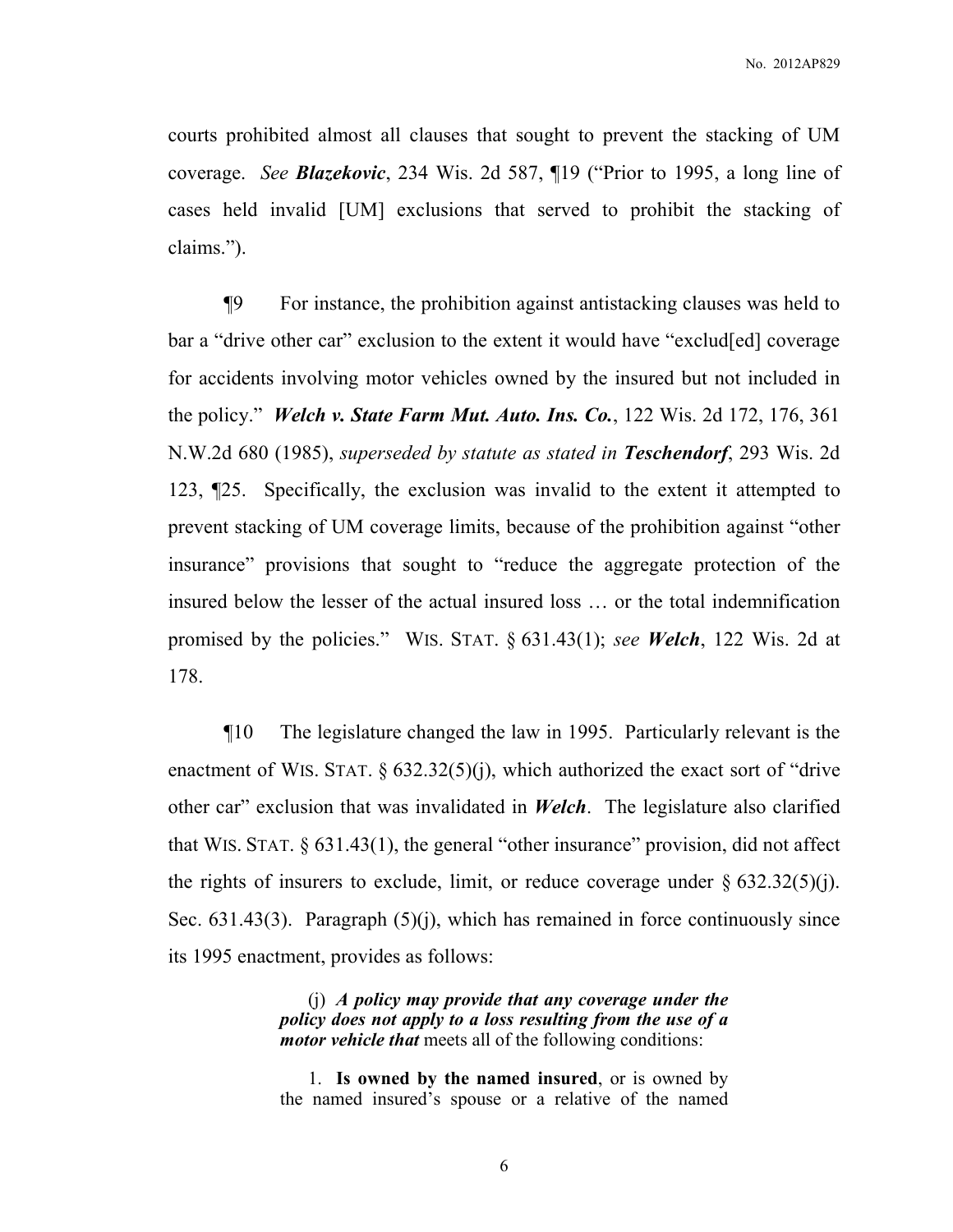insured if the spouse or relative resides in the same household as the named insured.

2. **Is not described in the policy** under which the claim is made.

3. **Is not** covered under the terms of the policy as **a newly acquired or replacement motor vehicle**. (Emphasis added.)

¶11 The law in dispute here took effect in 2009. The 2009 legislature passed legislation that mandated UM coverage "in limits of at least \$100,000 per person and \$300,000 per accident." 2009 Wis. Act 28,  $\S$  3159. $3$  The same legislation also prohibited antistacking clauses in UM coverage. 2009 Wis. Act 28, § 3168 (renumbering the former WIS. § 632.32(5)(f) as § 632.32(6)(d) and amending it to prohibit antistacking clauses instead of authorizing them). This prohibition on UM antistacking clauses was short lived, repealed just two years later. 2011 Wis. Act 14, § 23.

The 2009 legislature also sought to repeal WIS. STAT.  $\S$  632.32(5)(i), which specifically allowed a "drive other car" exclusion. 2009 Wis. Act. 28, § 3172. *See* Governor James Doyle Veto Message on 2009 Wisconsin Act 28, at 39 (June 29, 2009) (explaining veto of section 3172 of the act, which would have repealed paragraph (5)(j), and retention of "separate provisions," including section 3168). Thus, for the period of 2009-11, both  $\S$  632.32(5)(j), authorizing "drive other car" exclusions, and  $\S 632.32(6)(d)$ , prohibiting antistacking clauses in UM coverage, were in effect at the same time.

 $\overline{a}$ 

<sup>&</sup>lt;sup>3</sup> The legislature defined "uninsured motorist coverage" as "coverage for the protection of persons insured under that coverage who are legally entitled to recover damages for bodily injury, death, sickness, or disease from owners or operators of uninsured motor vehicles." WIS. STAT. § 632.32(2)(f).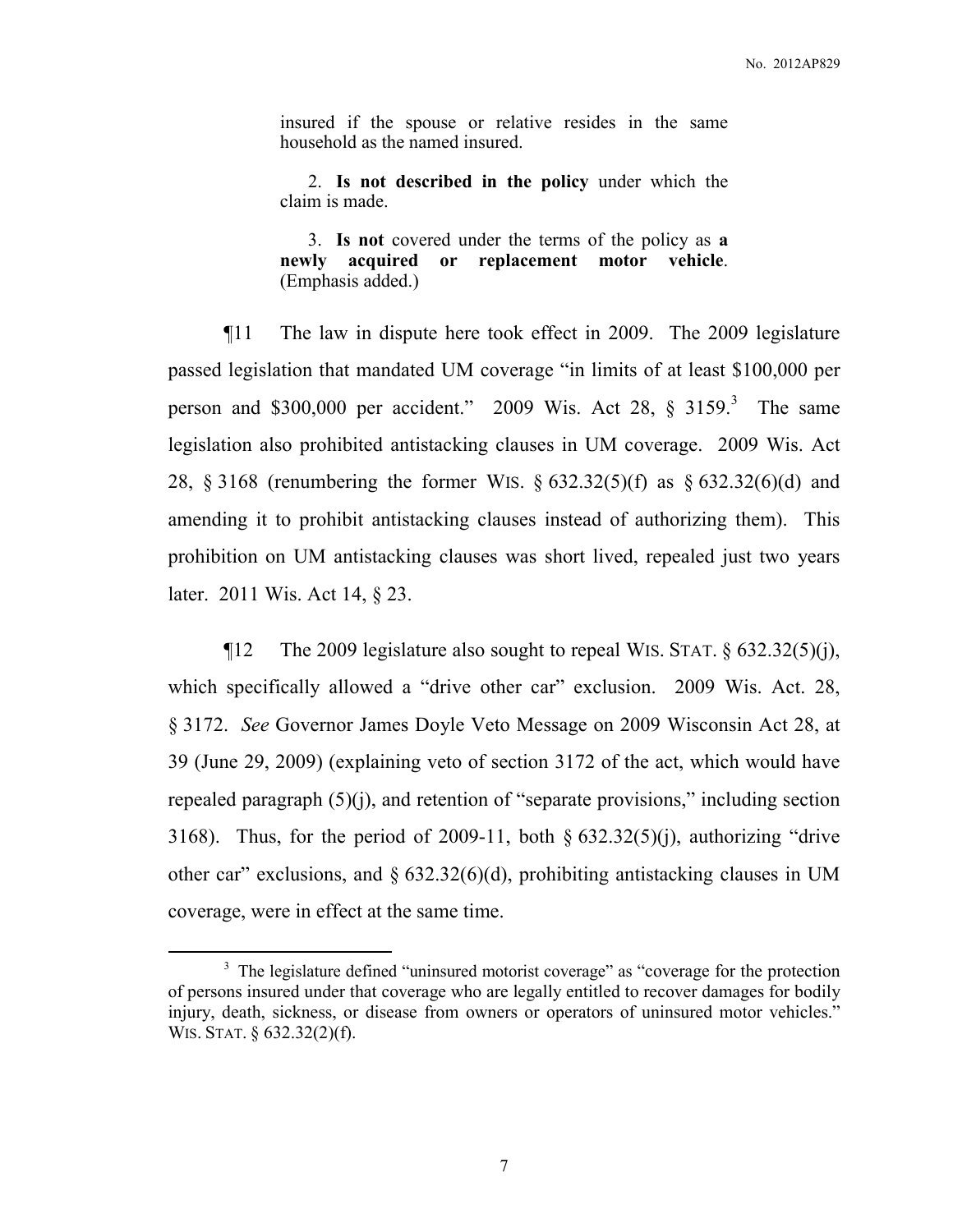¶13 Both parties agree that the Villager policy is governed by the shortlived 2009 law. It is also undisputed that in response to the 2009 legislation, State Farm changed certain provisions of the Villager policy via an "amendatory endorsement," Endorsement 6949B. Endorsement 6949B left the "drive other car" exclusion almost unchanged, and it also permitted stacking of UM limits for up to three insured vehicles.<sup>4</sup>

¶14 The Beldings argue that the 2009 law, which prohibits antistacking provisions in UM coverage, prevents the "drive other car" exclusion in the Villager policy from barring stacking of UM coverage. We agree.

¶15 The legislature has imposed a two-part test for the validity of exclusions under WIS. STAT.  $\S 632.32(5)(e)$ , which states that "[a] policy may provide for exclusions not prohibited by sub. (6) or other applicable law." *See Clark v. American Family Mut. Ins. Co.*, 218 Wis. 2d 169, 174, 577 N.W.2d 790 (1998). First, if a prohibition enumerated under § 632.32(6) applies, then the

#### d. **If Other Uninsured Motor Vehicle Coverage Applies**

This provision is changed to read:

 $\overline{a}$ 

1. If Uninsured Motor Vehicle Coverage provided by this policy and:

a. if uninsured motor vehicle coverage provided by one or more other sources also apply to the same accident, then the maximum amount that may be paid from all sources combined is the sum of the highest applicable limits corresponding to the three uninsured motor vehicle coverages providing those highest applicable limits; and

b. if one or more other vehicle policies issued to you or any resident relative by the State Farm Companies apply to the same bodily injury, then we may choose one or more of those vehicle policies from which to make payment.

<sup>&</sup>lt;sup>4</sup> The pertinent part of the endorsement states as follows: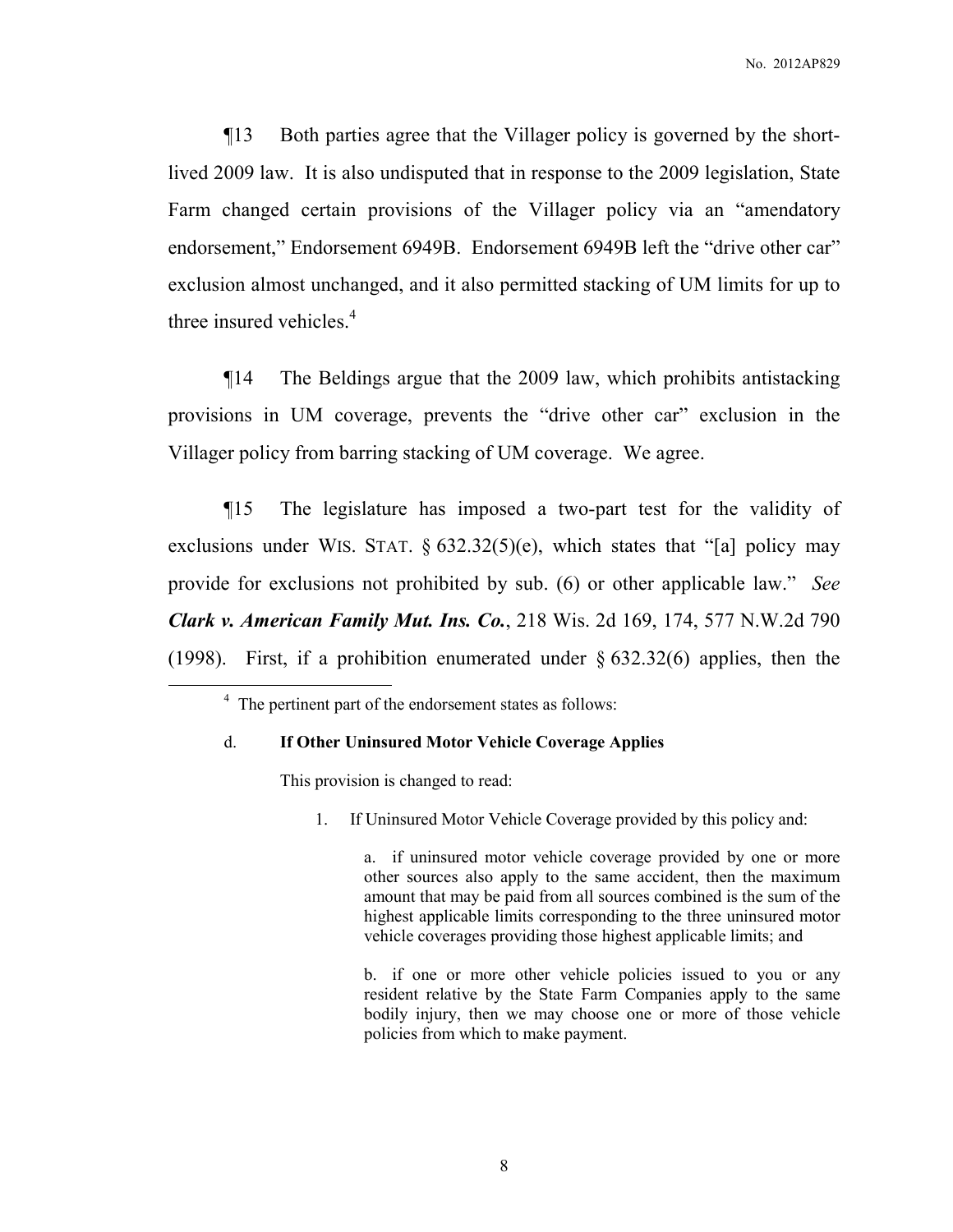exclusion is barred. *See Clark*, 218 Wis. 2d at 174. Second, if no enumerated prohibition applies, we consider whether any other law bars the exclusion. *See id.* If neither  $§ 632.32(6)$  nor "other applicable law" bars the exclusion, it is permissible. *See id.* 

 $\P$ 16 Pursuant to the directive of WIS. STAT. § 632.32(5)(e), because § 632.32(6)(d) prohibited antistacking of multiple UM coverages, the "drive other car" policy exclusion otherwise permitted under  $\S 632.32(5)(i)$  is barred. Specifically, § 632.32(6)(d) prohibited *any policy provision* that prevented the adding together of UM coverage limits under multiple UM coverages "regardless of the number of policies involved, vehicles involved, persons covered, claims made, vehicles or premiums shown on the policy, or premiums paid." Thus, as required by §632.32(5)(e), neither the "drive other car" exclusion nor any other exclusion could stop the Beldings from adding together separate UM coverages they had purchased for their own vehicles.

¶17 State Farm's claim that the "drive other car" exclusion controls disregards the admonition in WIS. STAT.  $\S 632.32(6)(d)$  that "[n]o policy may provide that … the limits for any uninsured motorist coverage … under the policy may not be added to the limits for similar coverage" regardless of the number of policies involved or vehicles shown on the policy. More fundamentally, State Farm's interpretation wholly ignores § 632.32(5)(e), which was enacted in 1975 and left in force by the 1995 amendments, and has continuously directed that *only exclusions not prohibited by subsection (6) or other applicable law are enforceable*.

¶18 Our interpretation gives effect to all the applicable provisions under the statutory scheme. Per the directive of WIS. STAT.  $\S$  632.32(5)(e), paragraph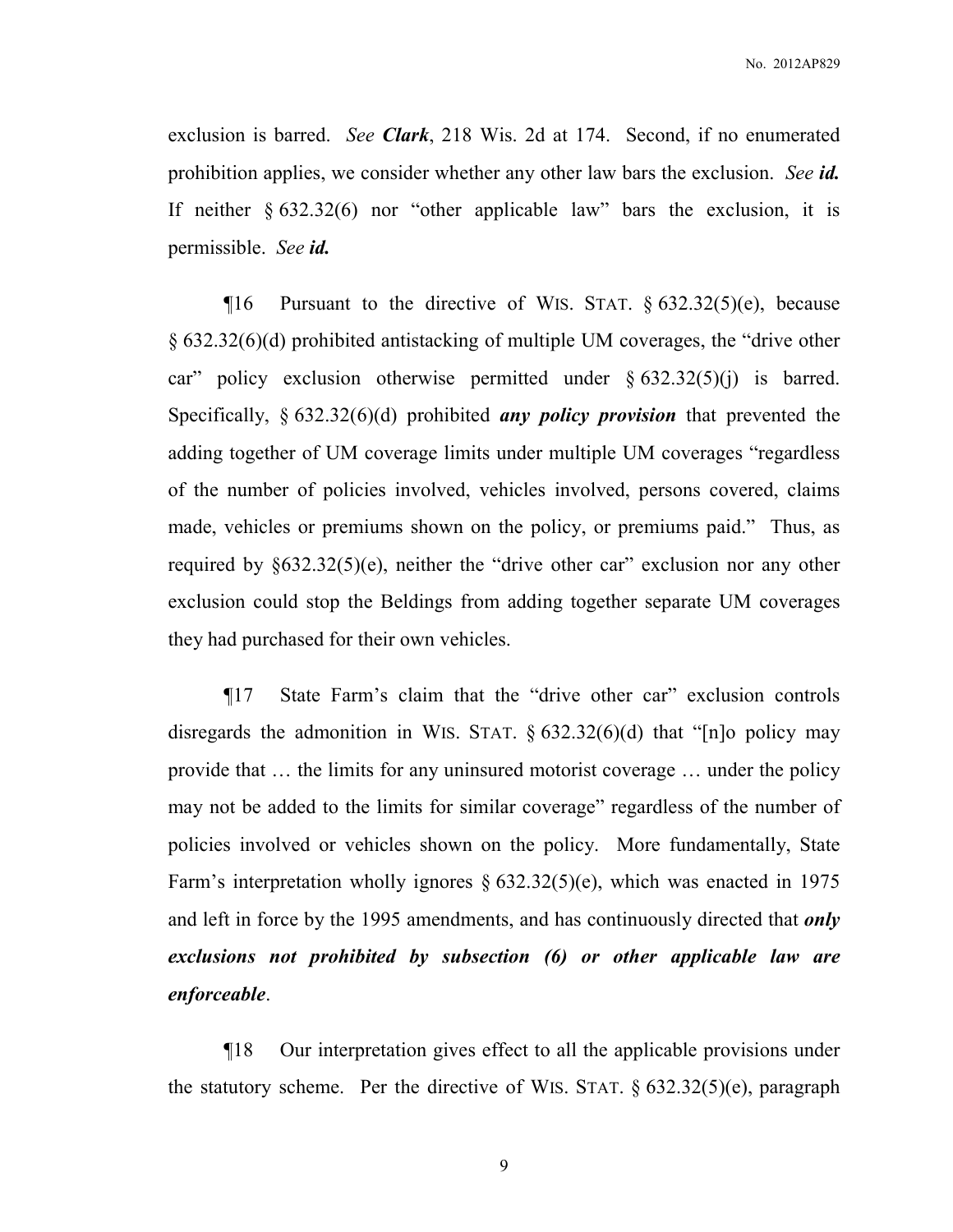No. 2012AP829

(6)(d) applies during its effective period whenever a policy provision would prevent stacking of UM coverages for which an insured paid. However, where there are no multiple coverage limits to stack, so that paragraph (6)(d) would not apply at all, an exclusion under  $\S$  632.32(5)(j) would be permitted. Section  $632.32(5)(i)$  thus would apply in those situations for which "drive other car" exclusions were originally conceived: preventing an insured who owns multiple vehicles from obtaining coverage for a vehicle that he or she did not *insure at all*. In other words,  $\S 632.32(5)(i)$  still permits clauses that prevent an insured from invoking UM free rider coverage for accidents resulting from the insured's use of a vehicle that the insured or a related member of the household owned, but chose not to insure at all. *See Westphal v. Farmers Ins. Exch.*, 2003 WI App 170, ¶11, 266 Wis. 2d 569, 669 N.W.2d 166 (purpose of the drive other cars exclusion is to exclude coverage for a vehicle that the insured owns or frequently uses for which no premium has been paid); ARNOLD P. ANDERSON, WISCONSIN INSURANCE LAW, § 3.72 (6th ed. 2010). The statutory scheme allows each provision to take effect when applicable.

¶19 State Farm notes that the Governor not only vetoed the repeal of WIS. STAT.  $\S$  632.32(5)(j) but also left a cross-reference to paragraph (5)(j) in WIS. STAT. § 631.43(3), which addresses "other insurance" provisions. *See*  § 631.43(3). "[W]here a general statute and a specific statute apply to the same subject, the specific statute controls." *Rouse v. Theda Clark Med. Ctr., Inc.*, 2007 WI 87, ¶37, 302 Wis. 2d 358, 735 N.W.2d 30. In the dispute at hand, the result flows from the specific directive of  $\S 632.32(5)(e)$ , which mandates that in motor vehicle policies, exclusions forbidden by § 632.32(6) are prohibited, as well as the mandate of  $\S 632.32(6)(d)$ , that provisions may not bar UM stacking for up to three policies. In short, the fact that "drive other car" exclusions remain an